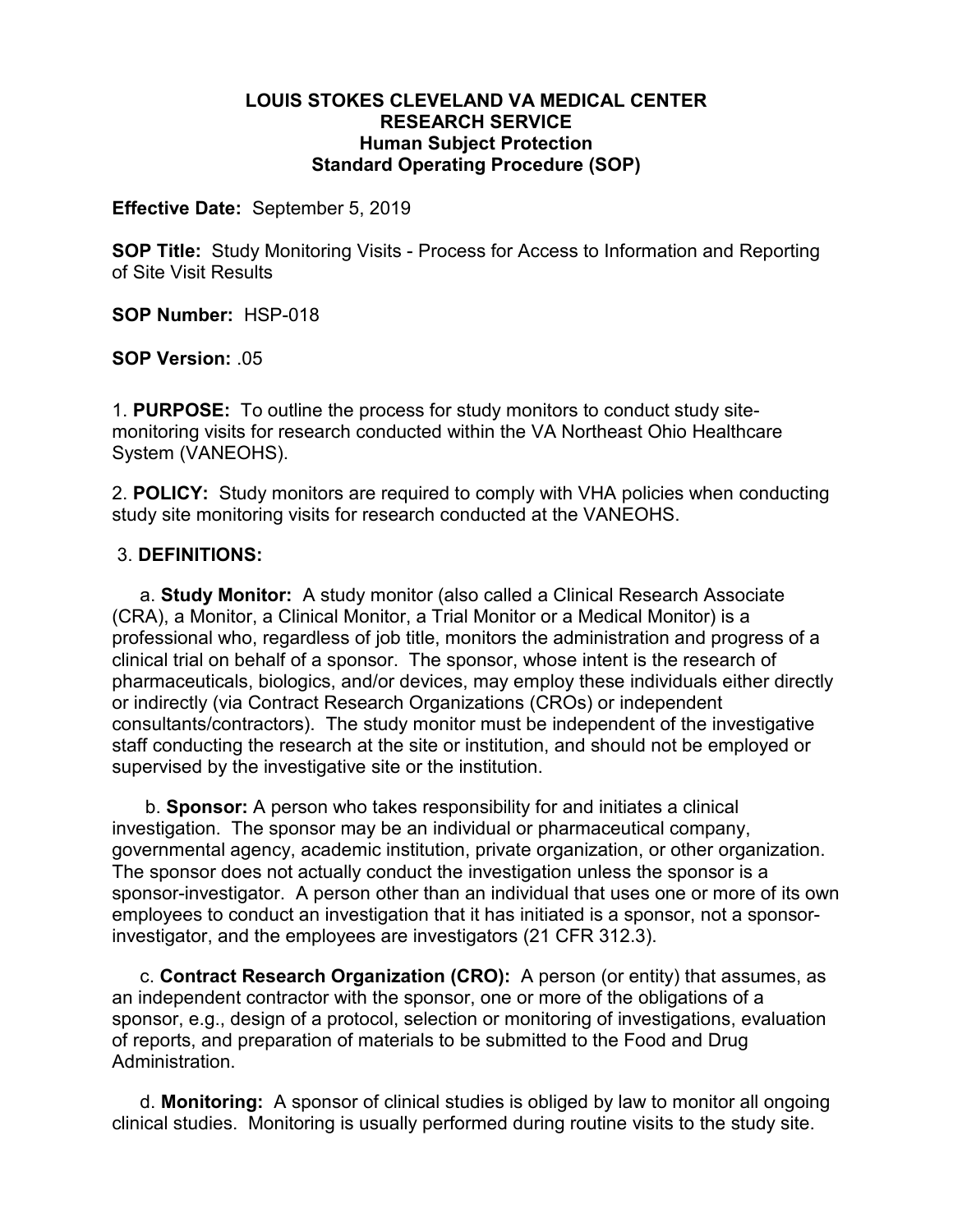FDA regulations (21 CFR 312.56) and ICH Guidelines ICH-E6 5.18 identifies three purposes for study monitoring:

(1) To verify that study subjects' rights are protected.

(2) To ensure that study data recorded on the case report form (CRF) is a complete and accurate representation of the study events as verifiable from source documents.

(3) To validate that the study is being conducted according to GCP and the protocol is being adhered to.

### 4. **RESPONSIBILITIES:**

 a. **Associate Chief of Staff for Research & Development (ACOS/R).** The ACOS/R is responsible for the day-to-day operations of the research program.

b. **Research Compliance Officer (RCO) and/or Research Compliance Auditor (RCA)**. The RCO/RCA is responsible for:

 (1) Meeting with the PI and/or research staff with the study monitor at the conclusion of the monitoring visit.

 (2) Ensuring that the study monitor provides a verbal report of the study monitoring findings.

 (3) Ensuring that the study monitor signs the "VA Research Study Monitoring Report (Appendix A)."

 (4) Notifying appropriate facility officials, committees, and other appropriate administrative entities of any findings of serious concern.

(5) Maintaining a copy of all study monitor reports.

c. **Principal Investigator.** The Principal Investigator (PI) is responsible for:

(1) Meeting with the study monitor(s) prior to the monitors' beginning their work.

(2) Ensuring that the RCO/RCA is notified of all study monitor visits.

(3) Ensuring that the study monitor meets with the RCO/RCA at the conclusion of the visit.

 (4) Ensuring that all contracts with pharmaceutical companies define the role of study monitors consistent with this Policy.

d. **Research Staff:** The research staff is responsible:

(1) Notifying the RCO/RCA in writing of all study monitoring visits including visits by pharmaceutical companies or CROs as soon as possible. If the monitoring visit is unscheduled or scheduled with short notice, initial communication may be by telephone.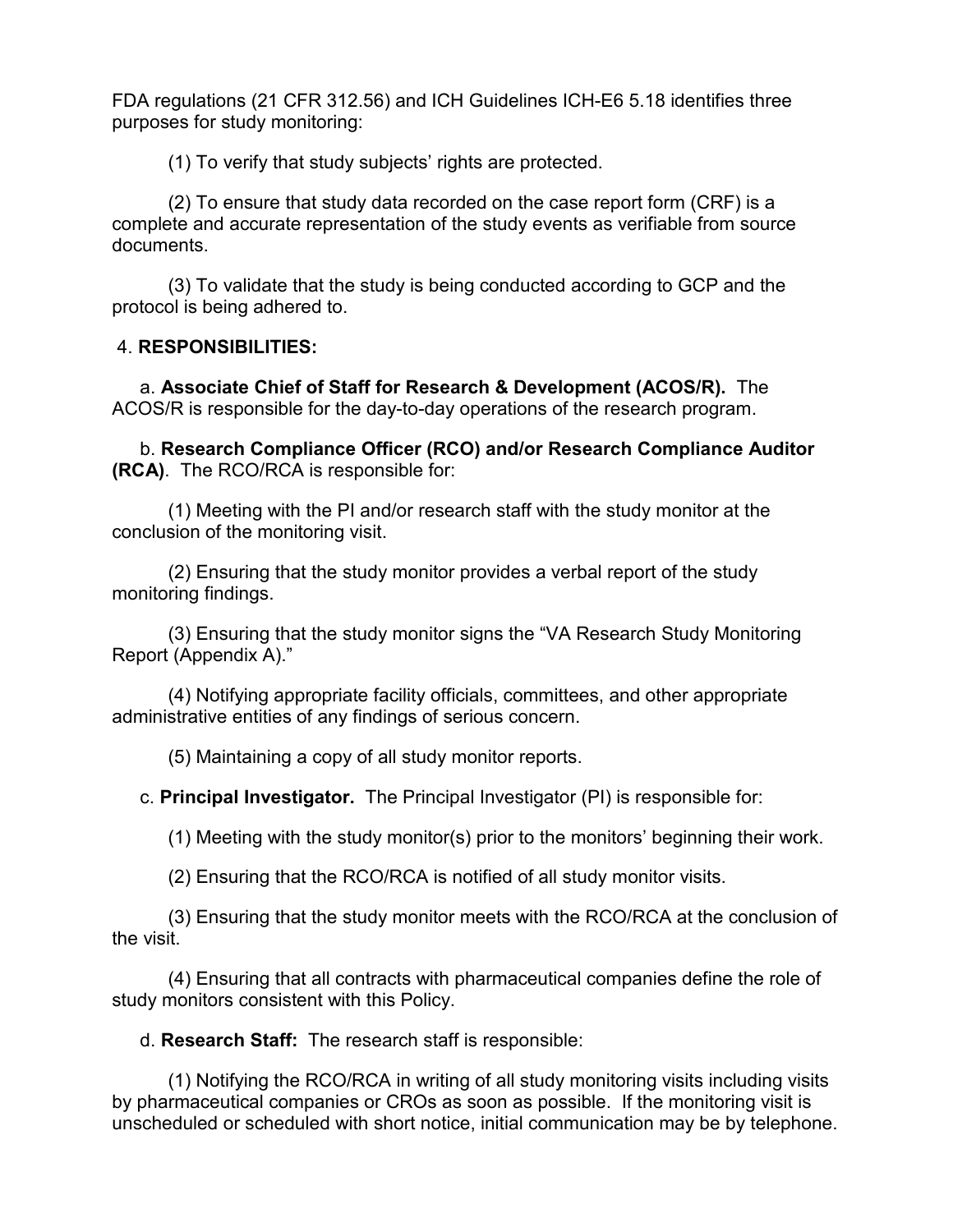(2) Ensuring that the study monitor meets with the RCO/RCA at the conclusion of the visit.

c. **Study Monitor:** The study monitor is responsible for:

(1) Signing in as a visitor at the research office and providing a verbal or written report to the RCO/RCA at the conclusion of the monitoring visit.

(2) Ensuring that study data recorded on the CRFs is a complete and accurate representation of the study events as verifiable from source documents.

(3) Signing the "VA Research Study Monitoring Report (Appendix A)."

In the event that the RCO or RCA is not available the Administrative Officer (AO) Research will meet with the study monitor at the conclusion of the monitoring visit.

#### **5. PROCEDURES:**

a. Upon notification from the study monitor, the PI and/or research staff must notify the RCO/RCA of the monitoring visit.

b. Upon arrival to the VANEOHS, the study monitor must report to the Research Office and sign-in.

c. During each monitor visit, the study monitor will be informed of the requirement to report any potential or actual serious findings to the investigator and the RCO/RCA during an exit interview.

d. Findings at the exit interview may include, but are not limited to:

(1) Suspicions or concerns that serious non-compliance may exist

(2) Findings of serious non-compliance with the study protocol, Institutional Review Board (IRB) requirements or applicable regulations and policies (e.g., failure to consent subjects, entering subjects who do not meet entrance criteria into protocols, failure to report serious or unexpected adverse events).

f. Findings of serious concerns found during the monitoring visit will be appropriately addressed by the RCO/RCA. The RCO/RCA will notify appropriate officials and committees, and other administrative entities.

g. Should there not be any serious findings or concerns, the research staff may forgo the exit meeting with the RCO/RCA, but a written notification must be submitted to the RCO/RCA indicating that there were no such findings identified by the study monitor.

h. Formal monitoring reports must be submitted to the IRB for review.

## 6. **STUDY MONITOR ACCESS TO SOURCE DOCUMENTS**

a. Computerized Patient Record System (CPRS) access may not be granted directly to the study monitor and individual or personal VA computer access codes are not to be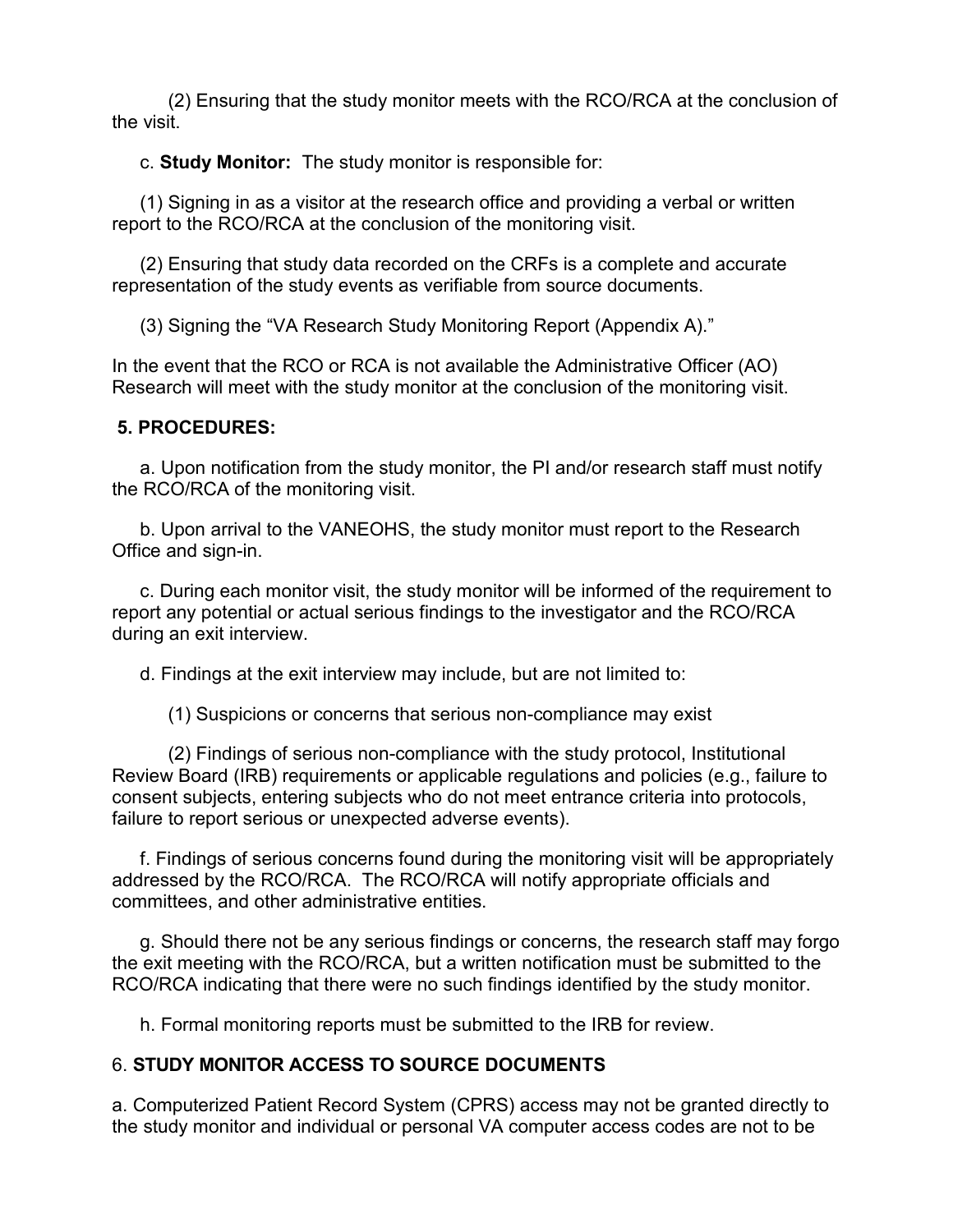shared for any reason.

b. To ensure that VA patient confidentiality and Health Insurance Portability and Accountability Act (HIPAA) regulations are maintained, study monitors will be allowed to view CPRS information only when the subject has signed a HIPAA compliant authorization and under the direct supervision of the PI and/or study staff.

c. The study monitor can view source documents using the VA Employee Driver Method. This method involves a VA employee "driver" accessing the system with the study monitor watching and shows the study monitor only information that the study monitor needs and is authorized to see for the specific study.

d. Please note that a full background check and VA training is required to gain full access to VHA computer systems.

7. **REFERENCE:** VHA Memorandum "Reporting of All Study Site-Monitoring Visit Results" dated October 14, 2004 and 21 CFR 312.3. VHA Memorandum "Clinical Trial Monitor Access" dated April 24, 2008."

8. **RESCISSION:** The rescission date for this procedure is September 4, 2022.

9. **FOLLOW-UP REPONSIBILITY:** Research Administrative Officer